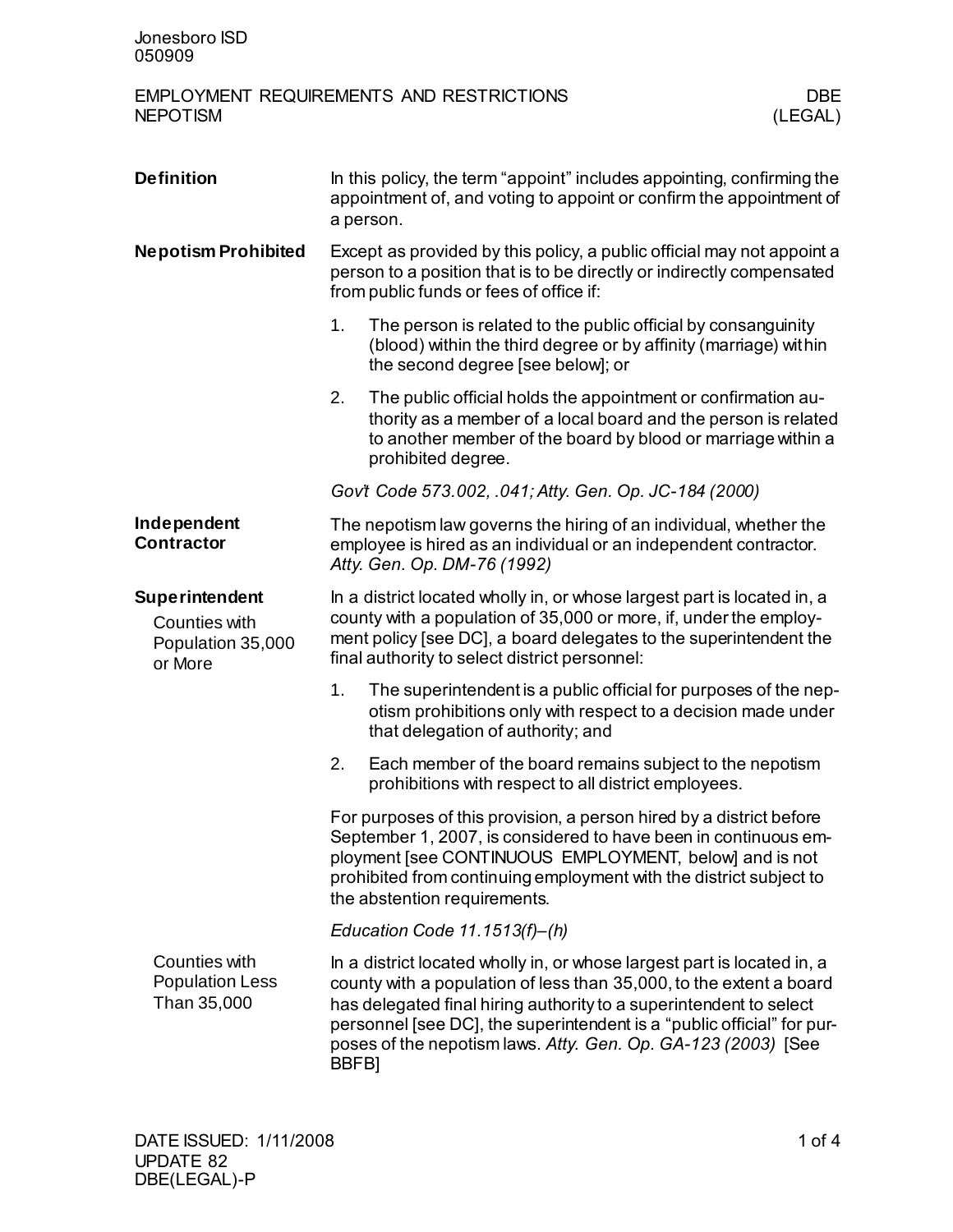| Jonesboro ISD<br>050909                              |                                                                                                                                                                                                                                                                                                                                                                                                                                               |                                                                                                                                                                                                                                   |                |  |  |  |
|------------------------------------------------------|-----------------------------------------------------------------------------------------------------------------------------------------------------------------------------------------------------------------------------------------------------------------------------------------------------------------------------------------------------------------------------------------------------------------------------------------------|-----------------------------------------------------------------------------------------------------------------------------------------------------------------------------------------------------------------------------------|----------------|--|--|--|
| <b>NEPOTISM</b>                                      |                                                                                                                                                                                                                                                                                                                                                                                                                                               | <b>EMPLOYMENT REQUIREMENTS AND RESTRICTIONS</b>                                                                                                                                                                                   | DBE<br>(LEGAL) |  |  |  |
| <b>Compensation of</b><br><b>Prohibited Employee</b> |                                                                                                                                                                                                                                                                                                                                                                                                                                               | A public official may not approve an account or draw or authorize<br>the drawing of a warrant or order to pay the compensation of an in-<br>eligible person if the official knows the person is ineligible. Gov't<br>Code 573.083 |                |  |  |  |
| <b>Consanguinity</b>                                 | Two persons are related to each other by consanguinity (blood) if<br>one is a descendant of the other or if they share a common ances-<br>tor. An adopted child is considered to be a child of the adoptive<br>parents for this purpose. Gov't Code 573.022                                                                                                                                                                                   |                                                                                                                                                                                                                                   |                |  |  |  |
|                                                      | An individual's relatives within the third degree by consanguinity<br>are the individual's:                                                                                                                                                                                                                                                                                                                                                   |                                                                                                                                                                                                                                   |                |  |  |  |
|                                                      | 1.                                                                                                                                                                                                                                                                                                                                                                                                                                            | Parent or child (first degree);                                                                                                                                                                                                   |                |  |  |  |
|                                                      | 2.                                                                                                                                                                                                                                                                                                                                                                                                                                            | Brother, sister, grandparent, or grandchild (second degree);<br>and                                                                                                                                                               |                |  |  |  |
|                                                      | 3.                                                                                                                                                                                                                                                                                                                                                                                                                                            | Great-grandparent, great-grandchild, aunt or uncle (who is a<br>sibling of a parent of the person), nephew or niece (who is a<br>child of a brother or sister of the person) (third degree).                                      |                |  |  |  |
|                                                      |                                                                                                                                                                                                                                                                                                                                                                                                                                               | Gov't Code 573.023(c)                                                                                                                                                                                                             |                |  |  |  |
| Half-Blood<br><b>Relatives</b>                       |                                                                                                                                                                                                                                                                                                                                                                                                                                               | There is no distinction under the nepotism statute between half-<br>blood and full-blood relations. Thus, half-blood relationships fall<br>within the same degree as those of the full blood. Atty. Gen. Op.<br>LO-90-30 (1990)   |                |  |  |  |
| Affinity                                             | Two persons are related to each other by affinity (marriage) if they<br>are married to each other or if the spouse of one of the persons is<br>related by consanguinity to the other person.                                                                                                                                                                                                                                                  |                                                                                                                                                                                                                                   |                |  |  |  |
|                                                      | The ending of a marriage by divorce or the death of a spouse ends<br>relationships by affinity created by that marriage unless a child of<br>the marriage is living, in which case the marriage is considered to<br>continue as long as a child of that marriage lives. This provision ap-<br>plies to a school board member or officer of a school district only<br>until the youngest child of the marriage reaches the age of 21<br>years. |                                                                                                                                                                                                                                   |                |  |  |  |
|                                                      | Gov't Code 573.024                                                                                                                                                                                                                                                                                                                                                                                                                            |                                                                                                                                                                                                                                   |                |  |  |  |
|                                                      | A husband and wife are related to each other in the first degree by<br>affinity. For other relationships, the degree of affinity is the same as<br>the degree of the underlying relationship by consanguinity. For ex-<br>ample, if two persons are related to each other in the second de-<br>gree by consanguinity, the spouse of one of the persons is related<br>to the other person in the second degree by affinity.                    |                                                                                                                                                                                                                                   |                |  |  |  |
|                                                      | A person's relatives within the second degree by affinity are:                                                                                                                                                                                                                                                                                                                                                                                |                                                                                                                                                                                                                                   |                |  |  |  |
| DATE ISSUED: 1/11/2008                               |                                                                                                                                                                                                                                                                                                                                                                                                                                               |                                                                                                                                                                                                                                   | $2$ of 4       |  |  |  |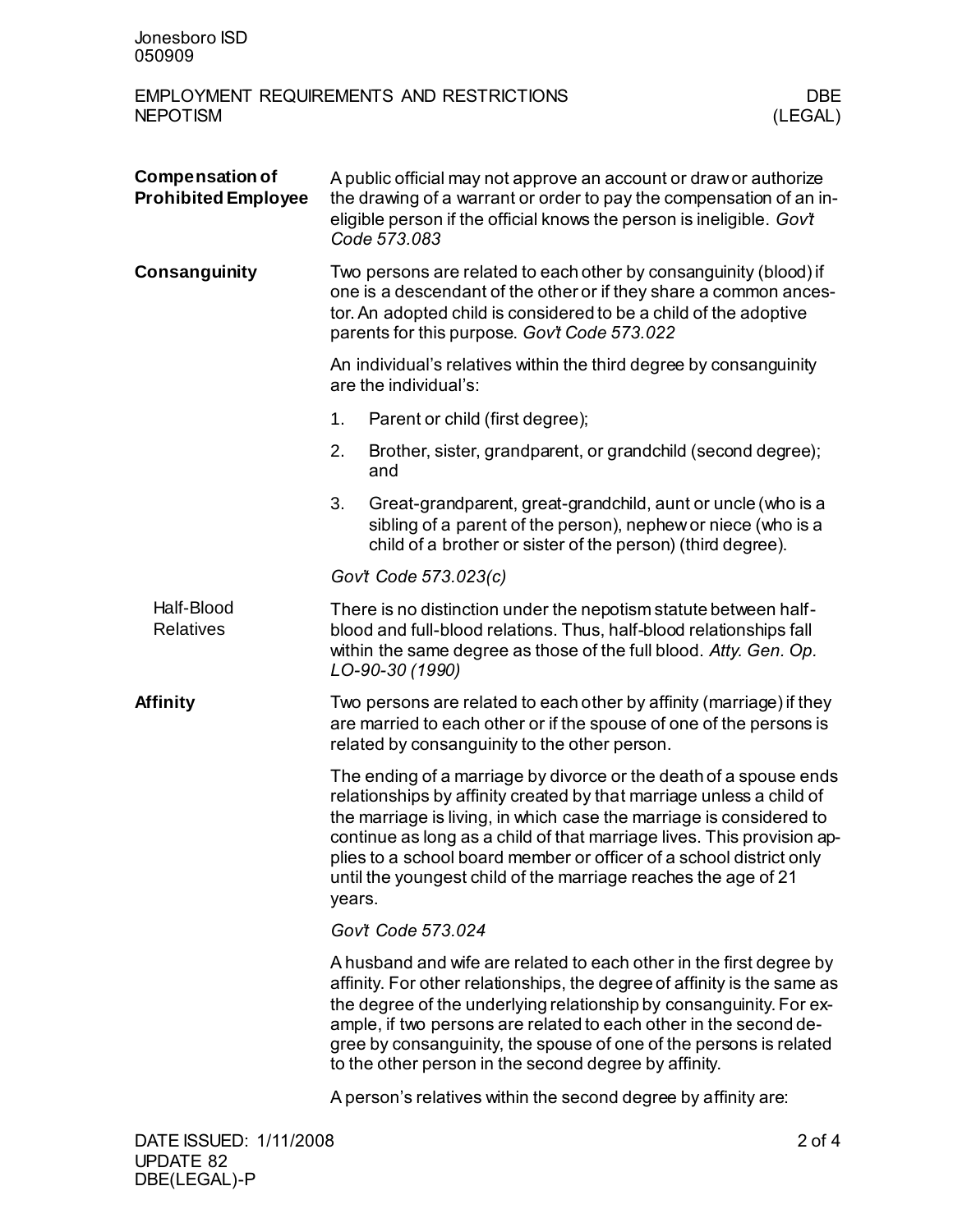## EMPLOYMENT REQUIREMENTS AND RESTRICTIONS DBE<br>NEPOTISM (LEGAL) **NEPOTISM**

|                                                                            | 1.     | The person's spouse;                                                                                                                                                                                                                                                                                                                                                                                                                                                                                    |
|----------------------------------------------------------------------------|--------|---------------------------------------------------------------------------------------------------------------------------------------------------------------------------------------------------------------------------------------------------------------------------------------------------------------------------------------------------------------------------------------------------------------------------------------------------------------------------------------------------------|
|                                                                            | 2.     | Anyone related by consanguinity to the person's spouse<br>within the first or second degree; and                                                                                                                                                                                                                                                                                                                                                                                                        |
|                                                                            | 3.     | The spouse of anyone related to the person by consanguinity<br>within the first or second degree.                                                                                                                                                                                                                                                                                                                                                                                                       |
|                                                                            |        | Gov't Code 573.025                                                                                                                                                                                                                                                                                                                                                                                                                                                                                      |
| <b>Effect of Board</b><br><b>Member Resignation</b>                        | (1945) | All public officers shall continue to perform the duties of their of-<br>fices until their successors shall be duly qualified, i.e., sworn in.<br>Until the vacancy created by a board member's resignation is filled<br>by a successor, the board member continues to serve and have<br>the duties and powers of office, and a relative within a prohibited<br>degree of relationship is barred from employment. Tex. Const., Art.<br>XVI, Sec. 17; Atty. Gen. Ops. JM-636 (1987), DM-2 (1991), O-6259 |
| <b>Exceptions</b><br>Continuous<br>Employment<br>("Grandfather<br>Clause") |        | The nepotism prohibitions do not apply to the appointment of a per-<br>son to a position if the person is employed in the position immedi-<br>ately before the election or appointment of the public official to<br>whom the person is related in a prohibited degree and that prior<br>employment is continuous for at least:                                                                                                                                                                          |
|                                                                            | 1.     | Thirty days, if the public official is appointed; or                                                                                                                                                                                                                                                                                                                                                                                                                                                    |
|                                                                            | 2.     | Six months, if the public official is elected.                                                                                                                                                                                                                                                                                                                                                                                                                                                          |
|                                                                            |        | Govt Code 573.062(a)                                                                                                                                                                                                                                                                                                                                                                                                                                                                                    |
| <b>Retirees</b>                                                            |        | A teacher who has retired from a full-time, certified teacher position<br>has broken his or her employment with a district and does not qual-<br>ify for the continuous-employment exception to the nepotism laws.<br>Atty. Gen. Op. JC-442 (2001)                                                                                                                                                                                                                                                      |
|                                                                            |        | For purposes of calculating the appropriate date for the applicabil-<br>ity of the continuous-employment exception, a superintendent with<br>final authority to select personnel is an appointed public official.<br>Atty. Gen. Op. GA-177 (2004)                                                                                                                                                                                                                                                       |
| Abstention                                                                 |        | If an employee continues in a position under this exception, the<br>public official to whom the employee is related in a prohibited de-<br>gree may not participate in any deliberation or voting on the ap-<br>pointment, reappointment, employment, reemployment, change in<br>status, compensation, or dismissal of the employee, if the action<br>applies only to the employee and is not taken regarding a bona fide<br>class or category of employees. Gov't Code 573.062(b)                      |